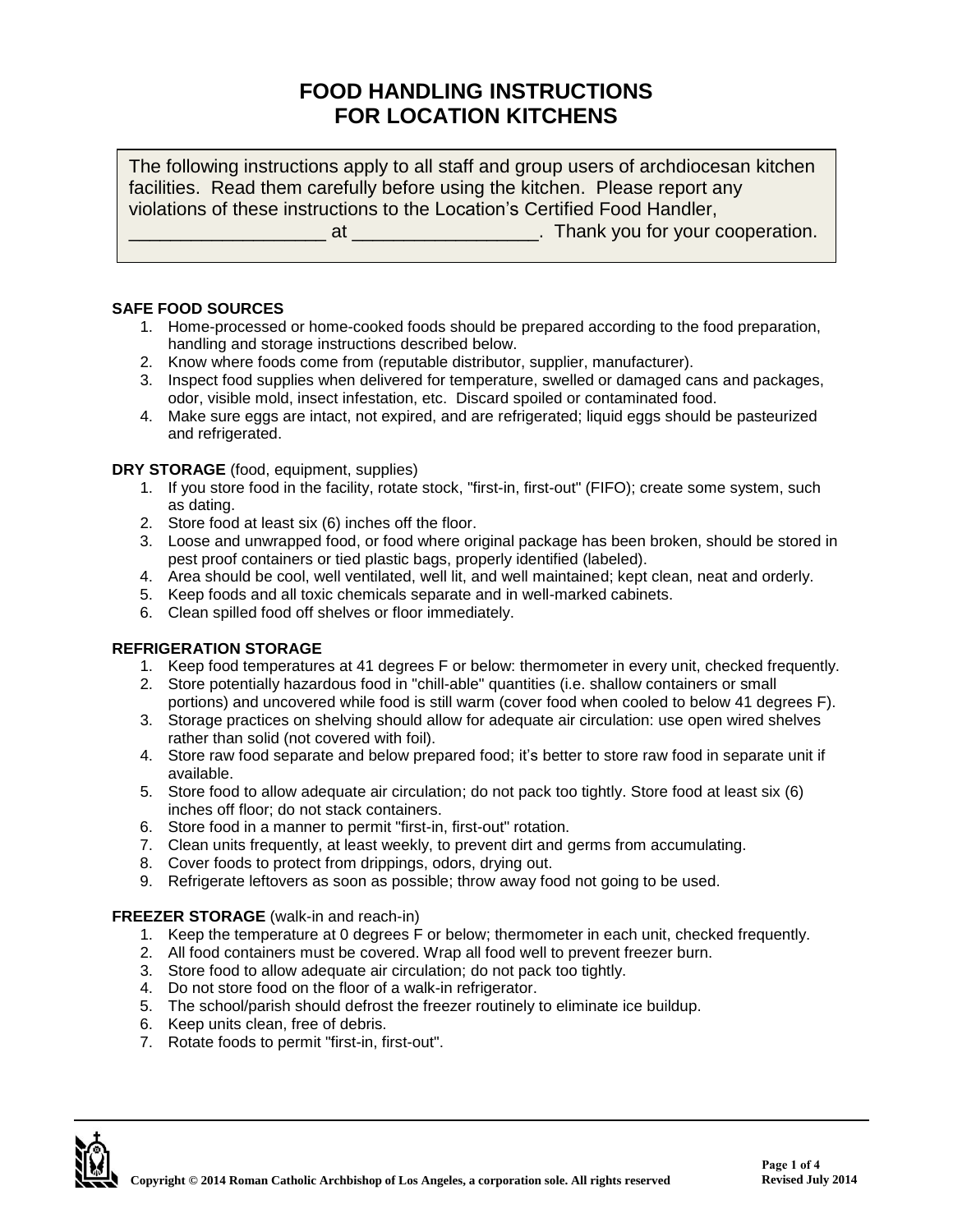## **PERSONAL HYGIENE**

- 1. Keep your hands clean. Wash as frequently as necessary. Wash with warm, soapy water, using friction action, and dry with paper towels or air dryer.
- 2. Always wash hands:
	- After using toilet facilities.
	- Between handling raw and cooked foods to avoid cross contamination.
	- After blowing your nose, sneezing, or coughing.
	- After smoking, eating, drinking, or taking any break.
	- After touching your face, hair (including a beard or moustache), or any unwashed body part.
	- After any other activity that could potentially contaminate your hands.
- 3. Keep fingernails clean and well-trimmed.
- 4. Wear clean clothes; use a clean apron.
- 5. Keep hair neat and clean; use hair restraints (caps/hairnets). No loose, long hair. Keep beards and moustaches trimmed.
- 6. No **SMOKING** or **EATING** in food preparation, serving or storage areas; use designated areas.
- 7. No rings (except wedding band) or jewelry on hands or wrists.
- 8. Minimize handling of food (including ice); use utensils or plastic gloves to eliminate unnecessary hand contact with prepared foods (example: do not mix salad by hand).
- 9. If sick (especially with diarrhea, sore throat and/or sneezing and coughing), stay at home or go home.
- 10. Do not work in food preparation if a hand injury has resulted in a wound, infected cut or burn.

# **FOOD PREPARATION, HANDLING, HOLDING**

- 1. Keep potentially hazardous food cold (below 41 degrees F.) or hot (above 135 degrees F.) do not hold at room temperature, except during necessary preparation (should not exceed 2 hours).
- 2. Prepare foods on clean, sanitized surfaces, with clean, sanitized equipment and utensils.
- 3. Defrost food properly under refrigeration, briefly under cool running water, in a microwave oven, or during cooking; do not leave foods to defrost at room temperature.
- 4. Wash fruits and vegetables prior to preparation.
- 5. Cover or protect foods from contamination (dust, sneezing, coughing).
- 6. Do not prepare raw, cooked or ready-to-serve food on same work surface(s) (e.g., cutting board) without proper cleaning and sanitizing between uses.
- 7. Clean and sanitize preparation equipment (slicers, grinders, knives, mixers) and food contact surfaces between uses.
- 8. Thoroughly cook all potentially hazardous foods to proper temperatures; check temperature with a probe thermometer.
- 9. Reheat all potentially hazardous foods quickly to 165 degrees F; *do not* use warming equipment or steam tables to do this; check temperature with a probe thermometer.
- 10. Microwaves tend to cook unevenly; so stir the food or food container and check temperature. Cooking temperatures should be +15 degrees hotter than required temperatures.

## **SERVING GUESTS**

- 1. Serve foods on clean and sanitized dishware, handled properly.
- 2. Use appropriate utensils such as a serving spoon or fork, tongs or spatula to serve foods.
- 3. Keep dining area clean.
- 4. Clean the cloths used to wipe tables in separate sanitizing solution.
- 5. Monitor self-serve areas:
	- Keep condiment area kept clean, wipe up spills
	- Clean milk dispenser area and spills wiped up as necessary
	- Supervise salad bar or buffet display, for sanitation and food temperatures
		- Display a sign in salad bar or buffet area stating:
			- o guests may not use their hands; and
			- $\circ$  smoking is prohibited in the salad bar or buffet display area and adjacent areas.

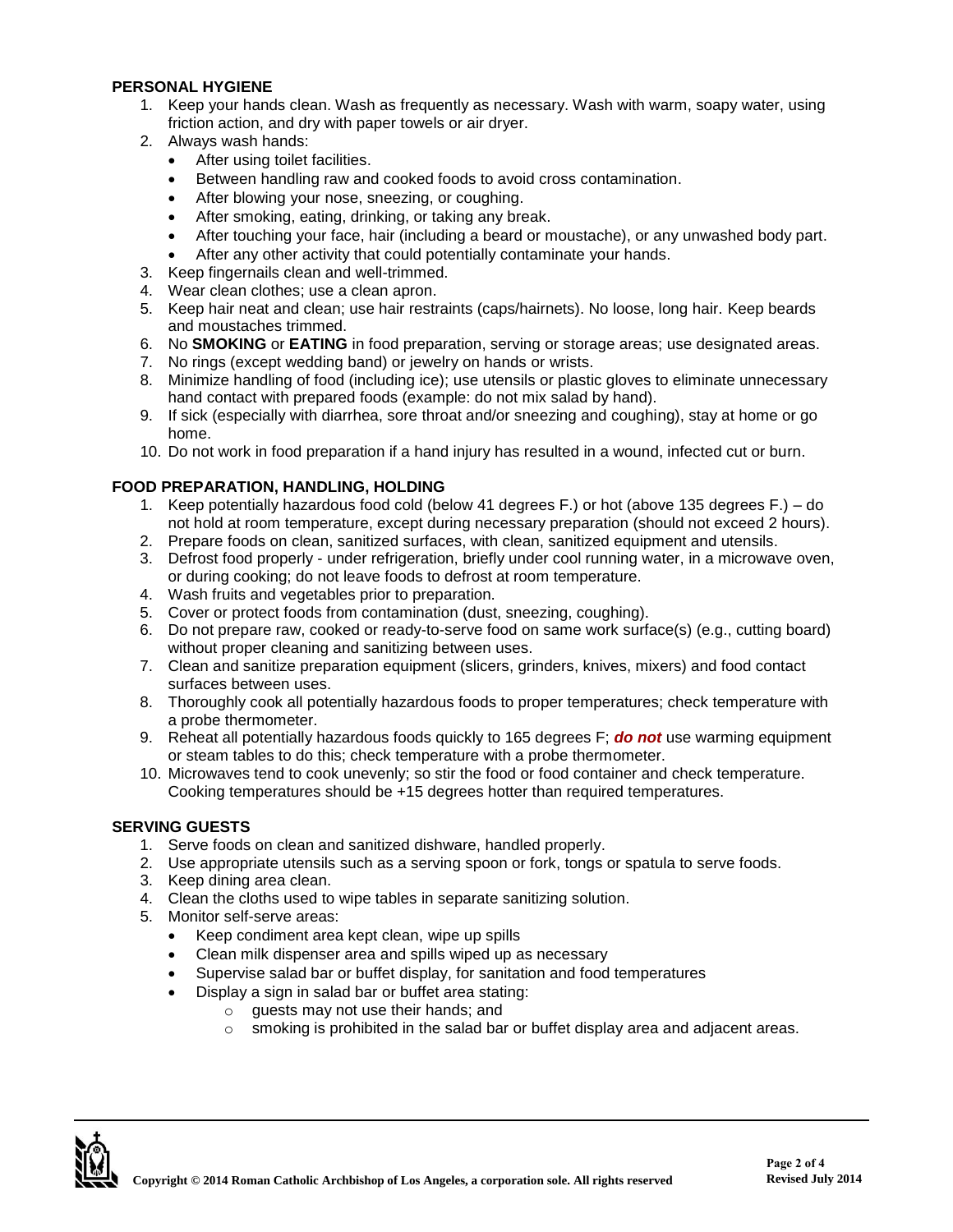# **CLEANING EQUIPMENT AND FACILITY**

- 1. A planned sanitary maintenance program is crucial for good sanitation control. Each kitchen will have a somewhat different cleaning schedule depending on equipment use, amount of equipment, and volume of use. The school/parish should develop (and post) a cleaning (and sanitizing) schedule stating:
	- What is to be cleaned
	- Who is to do the cleaning
	- When to clean (frequency; daily, weekly, monthly)
	- How to clean (equipment and supplies to clean floors, hoods and filters, slicers, food-contact surfaces, etc.).
- 2. Cleaning equipment and supplies must be stored separately from food.
- 3. Wiping cloths must be kept clean, stored in a sanitizing solution; use of sponges is not recommended.
- 4. Clean up spills immediately. Cleaning as you go is desirable because:
	- Food soil is difficult to clean when dry
	- Spills can attract pests (roaches, flies, rodents)
	- Floors can get slippery (safety hazard)
	- The surrounding floor area may be tracked up.
- 5. Regular and adequate cleaning (housekeeping) of a facility promotes a sanitary physical plant and equipment used.

#### **PEST CONTROL** *(ROACHES, FLIES, RODENTS)*

- 1. Keep garbage containers clean (use plastic bag liners) and covered when not in continuous use.
- 2. Deprive pests of food and shelter by following food protection and sanitation practices:
	- Keep areas clean
	- Keep foods covered
	- Seal all junctures of walls and equipment when there is insufficient space for easy cleaning behind or between equipment (good hiding place for roaches).
- 3. Prevent entry:
	- Keep doors and windows tight-fitting and shut; do not allow door cracks greater than 1/4 inch to exclude rodents
	- Make doors self-closing when possible
	- Provide screens that are tight-fitting and in good repair, with screening less than 16 mesh to the inch being used
	- Keep water in waste drains (special problem in winter where humidity is low) to keep out rodents and roaches
- 4. Be aware of pest indicators:
	- Droppings of roaches and rodents
	- Tracks and rubmarks of rodents along the floor and wall juncture.
- 5. Extermination should be planned with a licensed pest control personnel on a routine basis; no chemicals should be used by food service personnel for pest control activity.
- 6. For fly control, "fly paper" (non-chemical) could be used outside only (away from food). No chemical resin strips are to be used. Air curtains, UV traps, and close-fitting, self-closing doors are also helpful.

## **DISHWASHING**

1. Mechanical

- Pre-scrape and pre-rinse dishes and utensils.
- Wash temperature should be approximately 140 160 degrees F.
- Do not overload or rack improperly.
- Spray arms should be kept free of food particles and other obstructions; keep pumps operating properly.
- **•** Temperature and pressure gauges must be working.
- Clean unit at least daily or more often as needed.